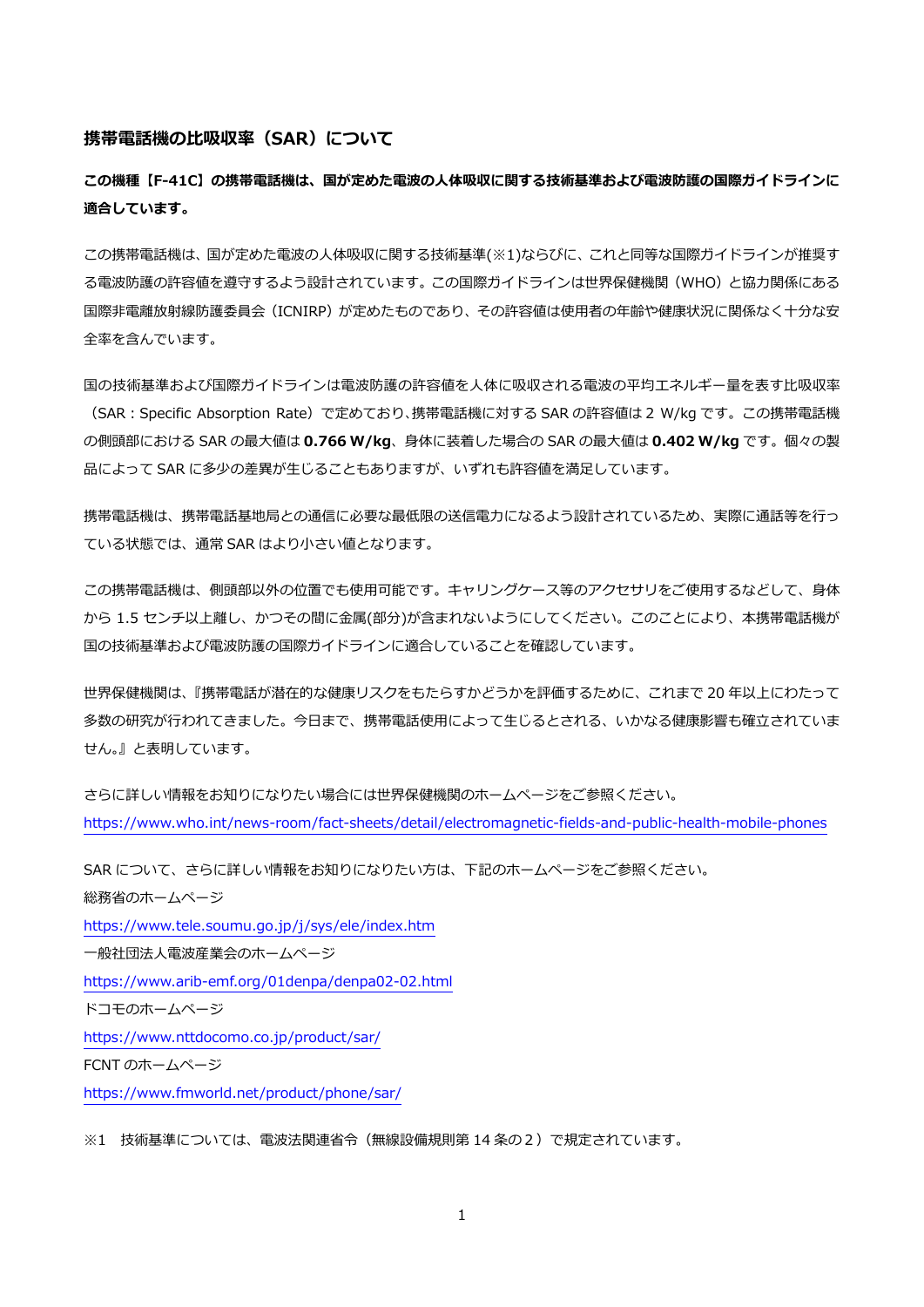## **Specific Absorption Rate (SAR) Information of Mobile Phones**

**This model [F-41C] mobile phone complies with the Japanese technical regulations and the international guidelines regarding human exposure to radio waves.**

This mobile phone was designed in observance of the Japanese technical regulations regarding exposure to radio waves (\*1) and the limits of exposure recommended in the international guidelines, which are equivalent to each other. The international guidelines were set out by the International Commission on Non-Ionizing Radiation Protection (ICNIRP), which is in collaboration with the World Health Organization (WHO), and the permissible limits include substantial safety margins designed to assure the safety of all persons, regardless of age and health conditions.

The technical regulations and the international guidelines set out the limits of exposure to radio waves as the Specific Absorption Rate, or SAR, which is the value of absorbed energy in any 10 grams of human tissue over a 6-minute period. The SAR limit for mobile phones is 2.0 W/kg.

The highest SAR value for this mobile phone when tested for use near the head is **0.766 W/kg**, and that when worn on the body is **0.402 W/kg**. There may be slight differences of the SAR values in individual product, but they all satisfy the limit. The actual value of SAR of this mobile phone while operating can be well below the indicated above. This is due to automatic changes in the power level of the device to ensure it only uses the minimum power required to access the network.

This mobile phone can be used in positions other than against your head. By using accessories such as a belt clip holster that maintains a 1.5 cm separation with no metal (parts) between it and the body, this mobile phone is certified the compliance with the Japanese technical regulations and the international guidelines.

The World Health Organization has stated that "a large number of studies have been performed over the last two decades to assess whether mobile phones pose a potential health risk. To date, no adverse health effects have been established as being caused by mobile phone use."

Please refer to the WHO website if you would like more detailed information. <https://www.who.int/peh-emf/publications/factsheets/en/>

Please refer to the websites listed below if you would like more detailed information regarding SAR. Ministry of Internal Affairs and Communications Website: <https://www.tele.soumu.go.jp/e/sys/ele/index.htm> Association of Radio Industries and Businesses Website: <https://www.arib-emf.org/01denpa/denpa02-02.html> (in Japanese only) NTT DOCOMO, INC. Website: <https://www.nttdocomo.co.jp/english/product/sar/> FCNT LIMITED Product Information Website: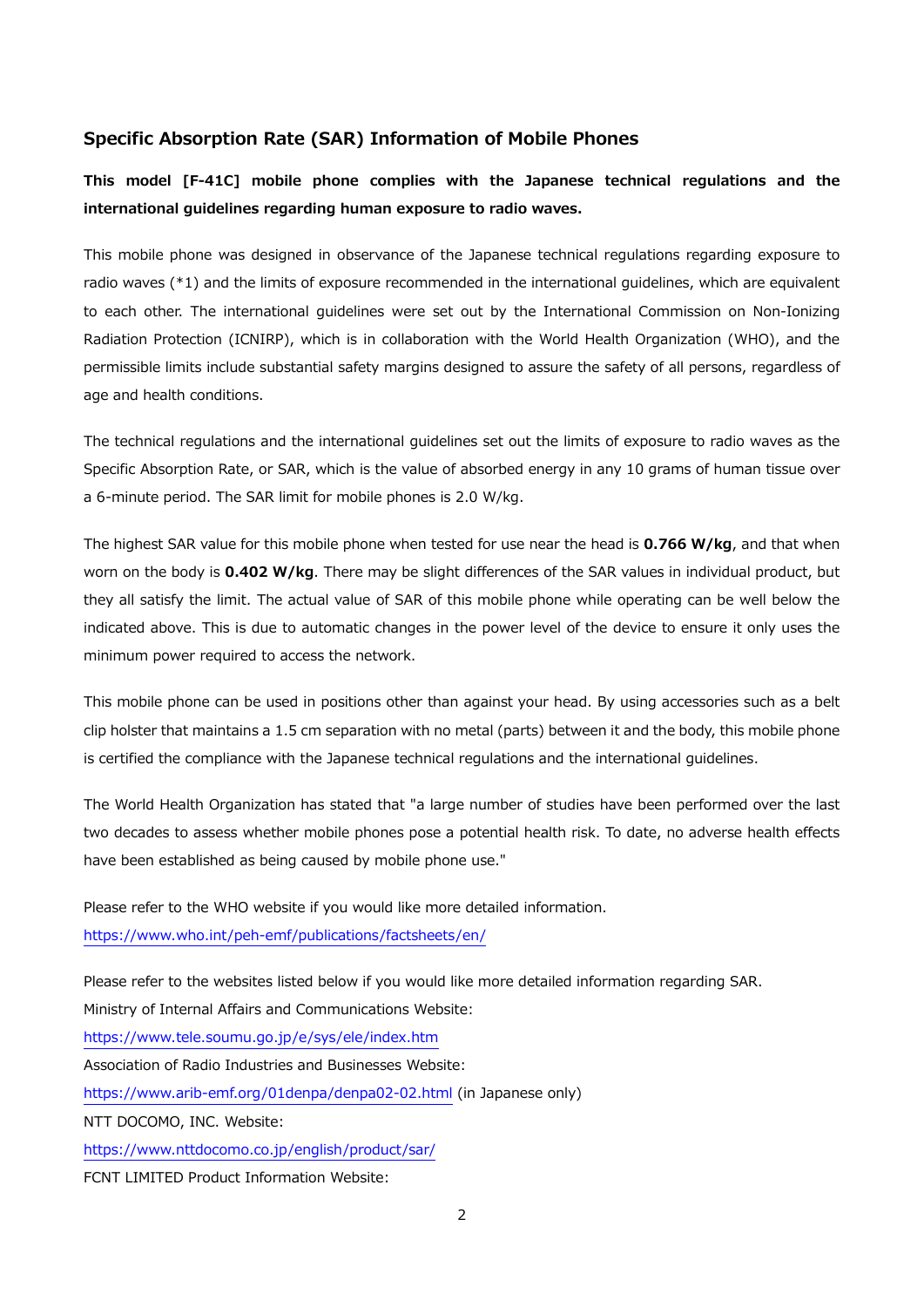<https://www.fmworld.net/product/phone/sar/> (in Japanese only)

\*1 The technical regulations are provided in Article 14-2 of Radio Equipment Regulations, a Ministerial Ordinance of the Radio Act.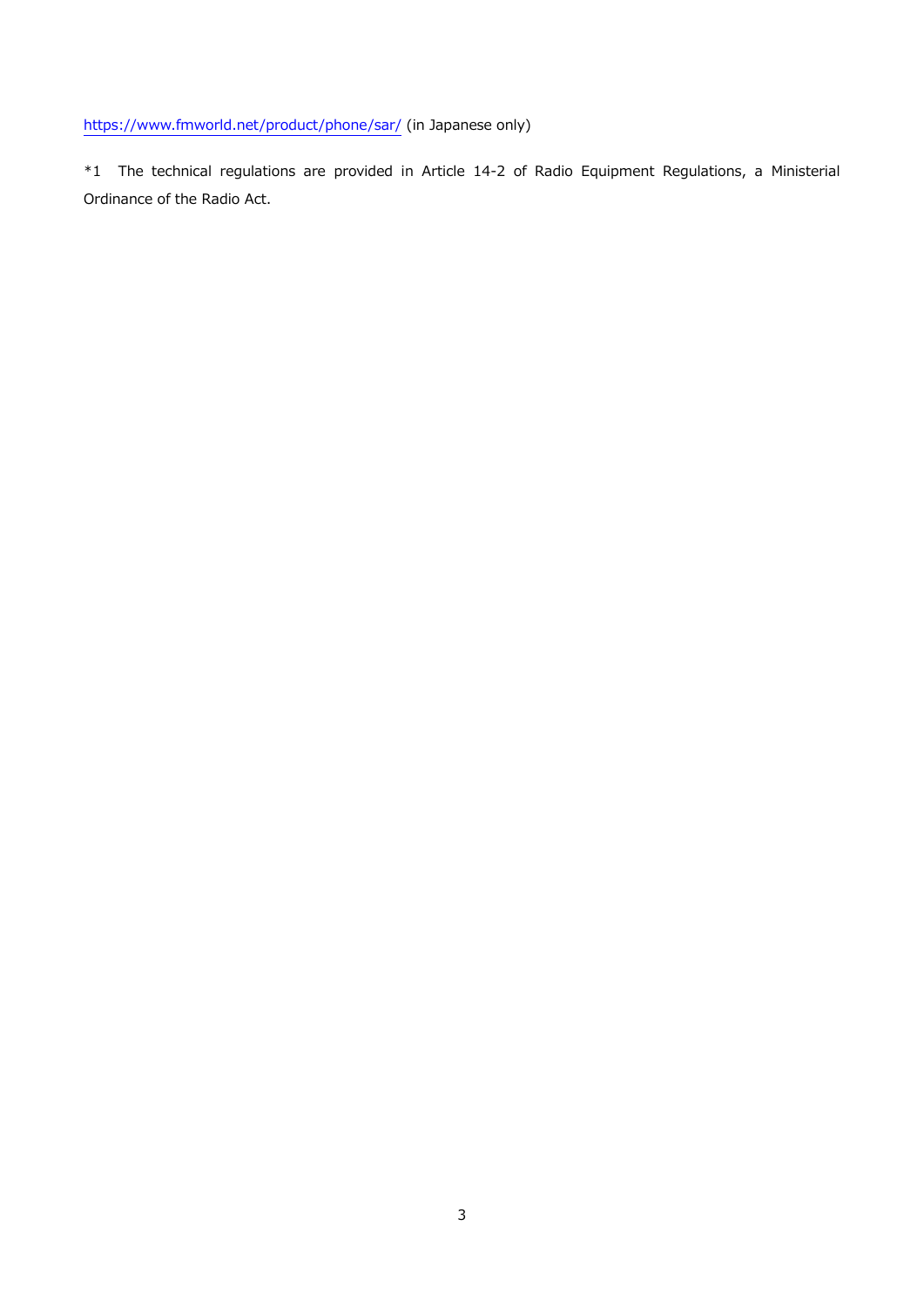## **FCC RF Exposure Information**

This model phone meets the U.S. Government's requirements for exposure to radio waves. This model phone contains a radio transmitter and receiver. This model phone is designed and manufactured not to exceed the emission limits for exposure to radio frequency (RF) energy as set by the FCC of the U.S. Government. These limits are part of comprehensive guidelines and establish permitted levels of RF energy for the general population. The guidelines are based on standards that were developed by independent scientific organizations through periodic and thorough evaluation of scientific studies.

The exposure standard for wireless mobile phones employs a unit of measurement known as the Specific Absorption Rate (SAR). The SAR limit set by the FCC is 1.6 W/kg. Tests for SAR are conducted using standard operating positions as accepted by the FCC with the phone transmitting at its highest certified power level in all tested frequency bands. Although the SAR is determined at the highest certified power level, the actual SAR level of the phone while operating can be well below the maximum value. This is because the phone is designed to operate at multiple power levels so as to use only the power required to reach the network. In general, the closer you are to a wireless base station antenna, the lower the power output level of the phone.

Before a phone model is available for sale to the public, it must be tested and certified to prove to the FCC that it does not exceed the limit established by the U.S. government adopted requirement for safe exposure. The tests are performed on position and locations (for example, at the ear and worn on the body) as required by FCC for each model. The highest SAR value for this model phone as reported to the FCC, when tested for use at the ear, is **0.59 W/kg**\*, and when worn on the body, is **1.09 W/kg**\*. (Body-worn measurements differ among phone models, depending upon available accessories and FCC requirements). While there may be differences between the SAR levels of various phones and at various positions, they all meet the U.S. government requirements.

The FCC has granted an Equipment Authorization for this model phone with all reported SAR levels evaluated as in compliance with the FCC RF exposure guidelines. SAR information on this model phone is on file with the FCC and can be found under the Equipment Authorization Search section at https://www.fcc.gov/oet/ea/fccid/ (please search on FCC ID **2AYY9FMP189**).

For body worn operation, this phone has been tested and meets the FCC RF exposure guidelines. Please use an accessory designated for this product or an accessory which contains no metal and which positions the handset a minimum of 0.5 cm from the body.

・In the United States, the SAR limit for wireless mobile phones used by the general public is 1.6 Watts/kg (W/kg), averaged over one gram of tissue. SAR values may vary depending upon national reporting requirements and the network band.

\* Including other radio systems that can be simultaneously used with cellular radio wave.

This equipment has been tested and found to comply with the limits for a Class B digital device, pursuant to